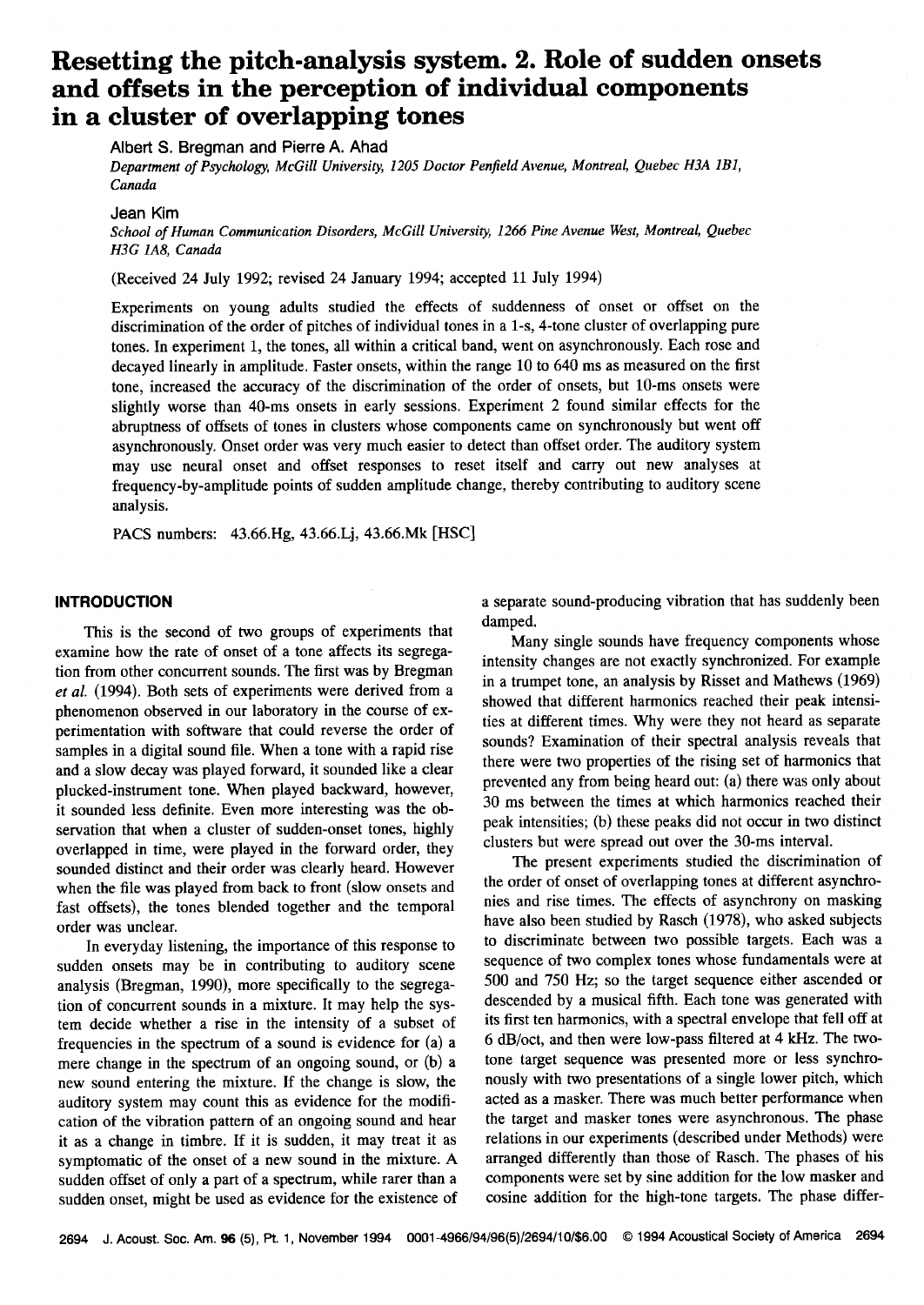**ence between coinciding harmonics in co-occurring high tar**gets and low maskers was 90 deg. Our experiment over**lapped four pure tones. Our phase relations were arranged so that whenever the tones overlapped, they were aligned exactly in phase.** 

**Bregman and Pinker (1978) and Dannenbring and Bregman (1978) also studied the effects of asynchrony in the**  perceptual isolation of a target tone. When the target was **more synchronous with an accompanying tone or tones, it fused with them and was less susceptible to being captured sequentially by a preceding tone. As in Rasch's study, rise times were not varied.** 

**Kubovy (1981) reported a number of experiments in which a chord of pure tones was presented. When they were all on at the same time and steady in intensity, the.re was no perceptual domination by the pitch of any one. However,**  when one of the tones was lowered in intensity for 100 ms **and then suddenly restored to its original value, its pitch dominated the experience of the listener. Kubovy called the phenomenon the "the onset-segregation" effect (Kubovy, 1976) and attributed it to the fact that there are specific neu**ral responses to the onset of a sound. It is clearly this onset**segregation effect that we observed in our overlapping clusters of tones. We studied how this effect varied wilh the time taken by the tone to change in intensity; Kubovy did not vary this parameter.** 

**The only experiment that did examine the effects of suddenness of onset on asynchronously starting tones was that of Pastore et al. (1982). They studied the discrimination of onset order using quite a different stimulus than the clusters used in the present experiments. Two sine-wave tones, 1650 and 2350 Hz, each with 0.5-ms rise time, started asynchronously and were mixed. Then the mixture as a whole was**  subjected to a large-scale amplitude envelope that rose, held **a steady state for some duration, and ended with a 0.5-ms shutoff. Rise times for this envelope varied from 0.5 to 100 ms. As a consequence, the onset envelope of the second tone**  always consisted of two legs, an abrupt (0.5 ms) rise, and **then a second (usually slower) rise followed the •.hape (unspecified) of the rising large-scale envelope. Listeners were asked to discriminate the order of pitches, low-high or highlow, by reporting which tone (high or low) came first. They found that the lowest level of asynchrony at which discrimination was possible was strongly affected by the large-scale envelope. The asynchrony threshold increased by a factor of about 2 between 10- and 25-ms rise times, but showed no change between 0.5- and 10-ms rise times, for the tone pairs that were most similar to ours in duration. There were two main differences between their experiment and the ones we**  will report, apart from the shape of the tone bursts. First, in theirs the subjects could make the discrimination by focusing **on the pitch of the first onset, which, prior to the onset of tone 2, was present alone. At any given onset asynchrony, the faster the rise of the large-scale envelope, the greater would be the intensity of the first tone before being joined by the second. In our stimuli, however, the pair of tones whose order was to be discriminated were preceded and followed, in the cluster, by two bracketing tones. Thus, the critical tone was never presented first or last and was never more intense**  **than any of the tones that had preceded it. Therefore our studies determine whether the advantage of sudden onsets requires that a critical tone be the most intense one at some particular instant.** 

**A second difference was that in the experiment by Pustore et al., 1982 the tones were over two critical bands apart. One interpretation of their experiment could be as follows. In the low levels of the auditory system, information in different critical bands is separately represented; however, at**  higher levels, processes of auditory scene analysis (Bregman, 1990) tend to group the components that occur in different **critical bands if they start at the same time. It may be that this process segregates the components when they start asynchronously and that the more sudden the onsets, the more**  strongly they are segregated. In our preliminary observa**tions, however, we were surprised to observe that the sudden onsets enhanced the perception of the individual components of a cluster even when they were within the same critical band. Therefore we situated all our components within a single critical band. This was also done to prevent the stream segregation process from i:solating tones from one another, given that a rapid sequence was to be employed. Had the tones been spaced further apart in frequency, their segrega**tion into different streams might have isolated them so **strongly that the effects of rise or fall time might not have been noticed.** 

Let us consider the implications of the fact that all our **components were within a critical band. When we listened to versions of our stimuli that were not asynchronous (i.e., not**  like those used in the present experiments), we found it dif**ficult to hear three different pitches in the mixture. Only when a component changed in intensity did its pitch become salient. This suggested to us that sudden amplitude changes might cause a "resetting" of the pitch-analysis mechanism. In a natural environment, sounds often are mixed and their onsets can follow one another in rapid succession. To cope with this, the pitch system is capable of registering more than one pitch at a time. This capacity to derive multiple pitches is what allows us to hear out one pitch in a chord formed of complex tones. It is possible: that one of the cues that tells the**  pitch system to start to calculate a new pitch is a sudden rise of intensity in one or more spectral regions. If the output of **frequency-specific "onset" cells in the auditory system were the main ones used in this pitch analysis, the components that had suddenly changed would be dominant in specifying the new pitch. Presumably the other pure tones that were also present would not finterfere with the computation of the new**  pitch, because they would trigger no onset responses at that **instant. It is also possible lhat onset responses both (a) directly supply the needed frequency information and (b) point to a narrow spectral region for enhanced analysis. The net effect might be that in case:; where the relative intensities of parts of a spectrum changed slowly. only one event with a single pitch would be perceived, whereas when pans of the spectrum changed rapidly in intensity, a new event (with its own separate pitch) would be heard.**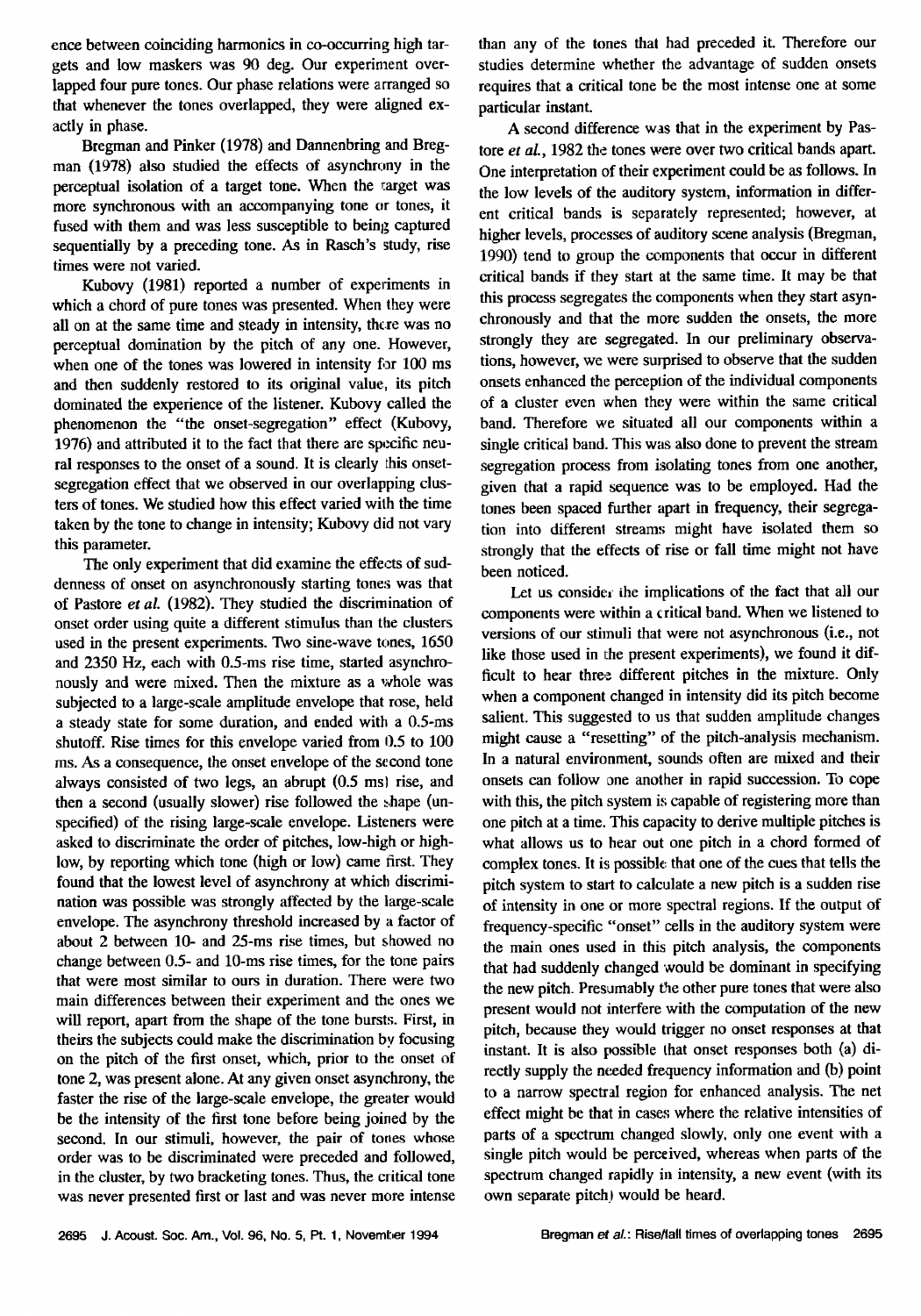## **I. EXPERIMENT 1**

**This experiment studied the effect of both abruptness of onsets and synchrony of onsets in the perception of tone clusters. More rapid onsets were expected to result in clearer perception of the pitch pattern formed by the onsets.** 

# **A. Method**

# **1. Stimuli**

The basic stimulus was a cluster of four pure tones in **which the tones came on at different times but went off at the same time. The listeners heard two such clusters in succession and were asked to decide whether the order of the com**ponent tones was identical in the two clusters. To prevent the **task being solved by listening to the first or last tones of a cluster, which are always the most salient ones, all the clus**ters started and ended with the same tone  $(X)$ . One of the **middle tones was higher (H) in frequency than the bracket**ing  $X$  tones, and the other was lower  $(L)$ . The frequency of the first and last tones  $(X)$  was 800 Hz, and those of the two **middle tones, 750 Hz (L), and 850 Hz (H). There were two possible orders of onset of tones in a cluster, which we shall schematize as XHLX and XLHX, and the listeners were required to discriminate them, i.e., in one version of the cluster, called HL, the high tone preceded the lower one while in the other order, called "LH" it followed it. This arrangement was employed for the reasons described in the Introduction.** 

**While the frequencies of the first and last tones were the same, they can be thought of as being separate tones because each was generated by turning on a separate (software) oscillator at a different moment and mixing the outputs. From the point of view of the resulting signal, since the first and last tones overlapped in time and were in phase, the amplitude envelope at the X-tone frequency was the sum of the envelopes of the first and last tones. Since the same four tones were involved in both tone orders, and the offset ramp of the four tones reached zero at the same time, this was an onset-order discrimination task.** 

**Diagrams of the envelope shapes and the onset asynchronics for the four-tone clusters in two of the conditions are shown in Fig. 1. The top boxes show schematics of the amplitude envelopes of the four components of a single cluster. These are superimposed to show the timing relations. The bottom boxes show their spectrographic representations. The scale is linear amplitude, not decibels. Each tone (software oscillator) had a linear rise in its amplitude envelope, no steady state, and a linear decay. We refer to this as a triangular envelope. We varied two properties of the signals: (1) the "velocity" of the rise in intensity of the tones (defined below), and (2) the stimulus onset asynchrony (SOA) of the four tones in a cluster. All four tones in a given cluster had the same velocity of rise, in terms of amplitude units per second (defined below), and they all ended together. The four onsets were evenly spaced in time. Both of the clusters to be compared on a trial had the same values of onset asynchrony and velocity of rise of amplitude. They differed only in the order of their components. Shown at the left and right in Fig. 1 are different velocities of onsets for a fixed onset asynchrony.** 



**FIG. 1. Experiment 1: Diagram of two of the 1-s tone clusters. Top boxes show the amplitude and time relations by superimposing the four triangular**  amplitude envelopes used in generating the four components. Lower boxes **show a spectrographic representation. Rise time of the first component is 10 ms (left), or 640 ms (fight); onset asynchrony is60 ms. Onset order is XHLX** (left) and **XLHX** (right).  $X = 800$  Hz,  $H = 850$  Hz,  $L = 750$  Hz.

**We expected that the orders would be easier to discriminate as the onset asynchrony became greater. Our only reason for including onset asynchrony differences was to create a range of difficulty for the subjects, whose discrimination abilities differed considerably, inorder that no subject should either succeed or fail under all conditions. The values of onset asynchrony were 60, 80, and 100 ms.** 

**The duration of the first tone of the sequence of four was one second. The other three tones started after the first, but ended at the same time. Therefore they were increasingly shorter. Only the first tone reached the maximum possible**  amplitude. This amplitude corresponded to  $\pm 10$  V out of the **D/A converter of the computer, and was arbitrarily considered to have the value of 1 amplitude unit. All other amplitudes were scaled in terms of this value. Of course the actual amplitude at the ear of the listener depended on the setting of the amplifier; so the amplitude units are only meaningful as proportions of the maximum possible amplitude at that amplification. All tones after the first rose in intensity only until they reached the decaying amplitude envelope of the first, then decayed with it, following the same envelope (see Fig. 1). Therefore the maximum amplitudes of the three subsequent tones decreased, being limited by the decaying amplitude of the first one. This design guaranteed that none of the last three tones ever exceeded a previous one in amplitude. That is, they could not achieve their sallenee by momentarily "sticking out" above the amplitudes of their predecessors and dominating the waveform of the mixture.** 

**Because of this aspect of the signal design, the rise of amplitude can be specified as "rise time" for only the first tone. For this tone, the rise times were 10, 40, 160, and 640 ms. However, another measure, "velocity of onset," expressed in terms of amplitude units per millisecond (AU/ms), can be applied to all the tones. [Note: Since the rise was linear in terms of amplitude, it could not be expressed in**  decibels per millisecond.] In terms of AU/ms, all the tones of a given cluster rose at the same rate (see the rising parallel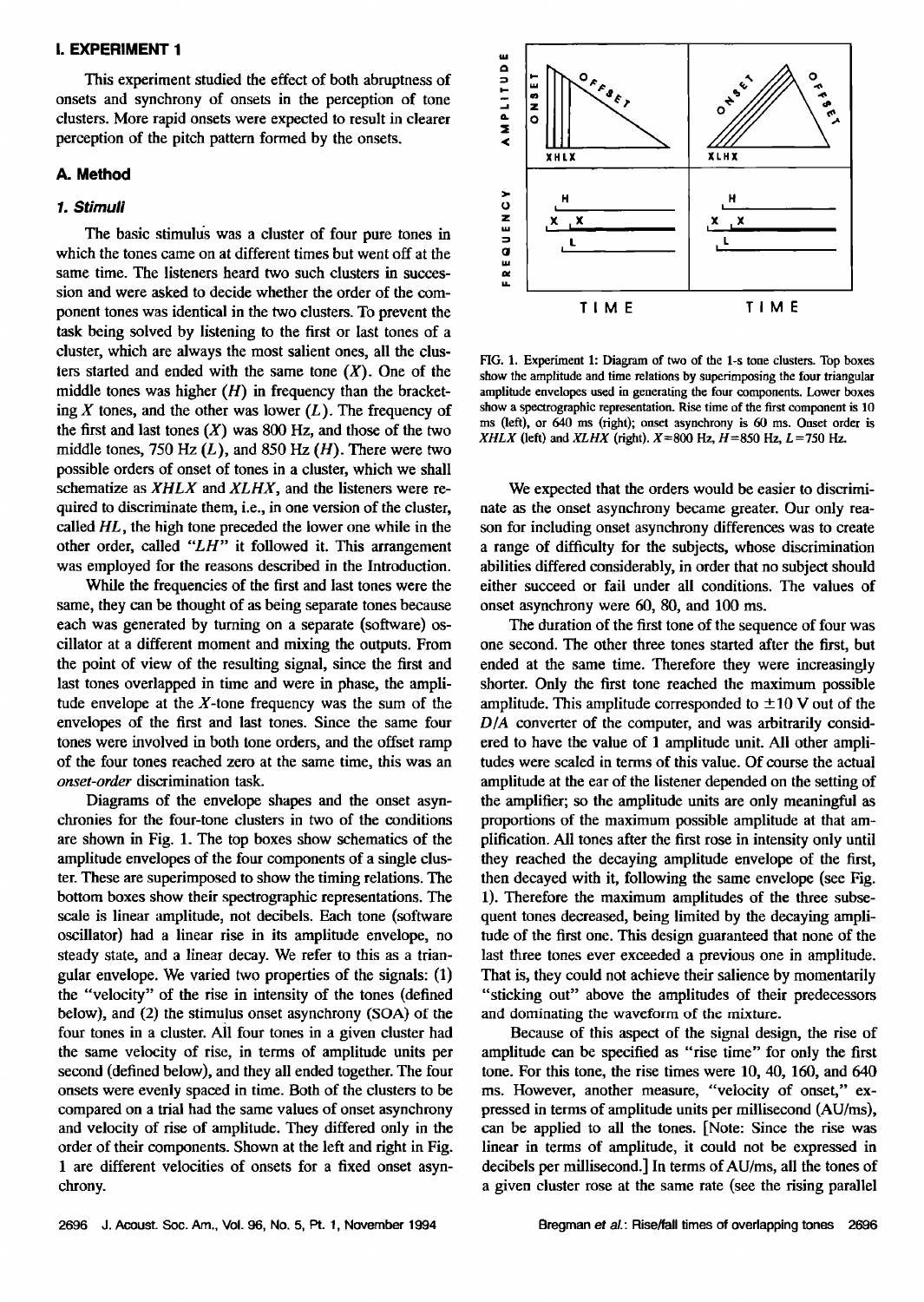

**FIG. 2. Each row shows a cluster with a different rise veloci .y (labeled in terms of the rise time of the first component). All SOA's are 60 ms. The left-hand panels show plots of maximum values ("MAX") of successive 2-ms samples over the entire 1-s signal. The other three pands in the row are 40-ms segments extracted from the time signals, showing only the 40-ms segments in which the second, third, and fourth oscillators were "turned on"**  (at 10, 40, and 160 ms). Points of onset are shown by the dotted vertical **lines. Segments run from 10 ms before each change to 30 ms after.** 

**lines of Fig. 1). These rates were either 0.1, 0.025, 0.00625, or 0.00156 AU/ms. The triangular amplitude envelopes for**  the four frequency components (illustrated in Fig. 1) deter**mined the relative amplitudes at which the tones were presented as a function of time.** 

**Another fact should be mentioned: Due to the: geometry of the envelopes, the maximum amplitudes reached by the second, third, and fourth oscillators were unaffected by the**  onset velocity. This can be seen by comparing the two clus**ters shown in Fig. 1.** 

**In order to display the acoustic properties of the signal,**  we plotted, in Fig. 2, three of the conditions that had a 60-ms **SOA. The rows differ in onset velocity (labeled in terms of the rise time of the first component). The three rows illustrate**  the clusters having different rise times (the three fastest). **Abruptness of onset decreases from top to botton'.. The left**most panel in each row allows the reader to visualize the **amplitude envelope of the entire 1-s signal. This display was computed digitally by taking the maximum of the 32 sample points for each 2-ms segment. A line joining the peaks would be the amplitude envelope of the tone. The three panels to the right are on a more expanded time scale. They show 40-ms segments of the raw time signal at the poims at which the second, third, and fourth components were added (i.e., at 60, 120, and 180 ms). The plotted segments extend from 10**  ms before the onset to 30 ms after, and the points of entry are **marked by vertical dotted lines. Both the l-s amplitude display and the 40-ms segments of the time signal clearly show the 50-Hz amplitude modulation caused by the beating among the 50-Hz-spaced components whenever two or more are present. The top left panel shows the abrupt rises in energy when successive tones enter the mixture suddenly. It would be a mistake to consider the bump in the amplitude plot following the entrance of a tone to be at the frequency of that tone, since the signal can be analyzed as a carrier tone undergoing a 50-Hz AM, the frequency of the carrier gradually moving to a new value as the newly added tone gets stronger. Note that all three frequencies that were used (X,** 

 $H$ , and  $L$ ), are within a critical band and that the second and **subsequent tones never exceed previous ones in amplitude. Despite this, when a new tone enters suddenly, it can be heard clearly as a separate tone by the experimenters. All the 40-ms time-signal displays show that there is no discontinuity in the waveform at points of onset. This was true because**  we controlled the phase relations in the signal, at the point of **onset of each new' component, by incorporating the following temporal parameters into the design of the stimuli: All components were sinusoidal and began in sine phase. Also, all frequencies were multiples of 50 Hz (20-ms period), and all asynchronies were multiples of the same 20-ms period. For these reasons, at the instant at which each later tone began, both it and the previous tones were at O-degree phase. Thus as the intensity of each new tone grew, it did not introduce cancellation or sudden phase distortion. The relative contributions of the different frequency components, at any moment, are shown by the relative heights of the envelopes in Fig. 1.** 

As the second tone was added, the 50-Hz beating began. **As the third tone was added, being 100 Hz away from the second one (e.g., 750 vs 850 Hz), a 100-Hz beating began. Note that these changes were all smooth, even for the most sudden rise time. They were much slower, of course, for the slower onset conditions. For example the one shown on the**  bottom left of Fig. 2, shows no visible bumps in the overall envelope when the successive tones enter the cluster, and the **waveforms shown to its right change very slowly.** 

**At the time of presentation, the varying asynchrony values and their effects on the attenuation of the later components caused the intensitiea of the clusters to vary between 57 and 60 dB, A-weighted. This intensity difference was correlated only with asynchrony of onset. The reader can verify, from the geometry of Fig. 1, that the maximum amplitudes**  reached by the later components within a cluster were not **affected by rise time.** 

## **2. Task**

**The listeners carried out a same-different judgment task. There was one training session consisting of 12 trials, and four test sessions, each consisting of 48 trials. The task was the same in all sessions. Each trial presented two four**tone clusters,  $A$  and  $B$ , for comparison, and the subjects had **to judge whether they were the same or different. An example of a "same" trial was XLHX (800, 750, 850, 800 Hz)**  followed by itself a second time. An example of a "differ**ent" trial was XLHX (800, 750, 850, 800 Hz) followed by XHLX (800, 850, 750, 800 Hz). On half the trials, the clusters were the same and on half, the LH order was different. For half the "same" trials. the LH version of the stimulus**  was used, and for the other half, the HL version. On half the **"different" trials the LH vcrsion came first, and on the other**  half, it came second. The trial began with a 100-ms warning **tone of 800 Hz, then a 1-s silence, then cluster A, then a silence of from 1.3 to 1.5 s depending on the condition, then cluster B. This time variation was used so that the intercluster silence could be held approximately constant between the onsets of the fourth tone of cluster A and the first tone of cluster B. This tended to give a constant rhythm to the trials.**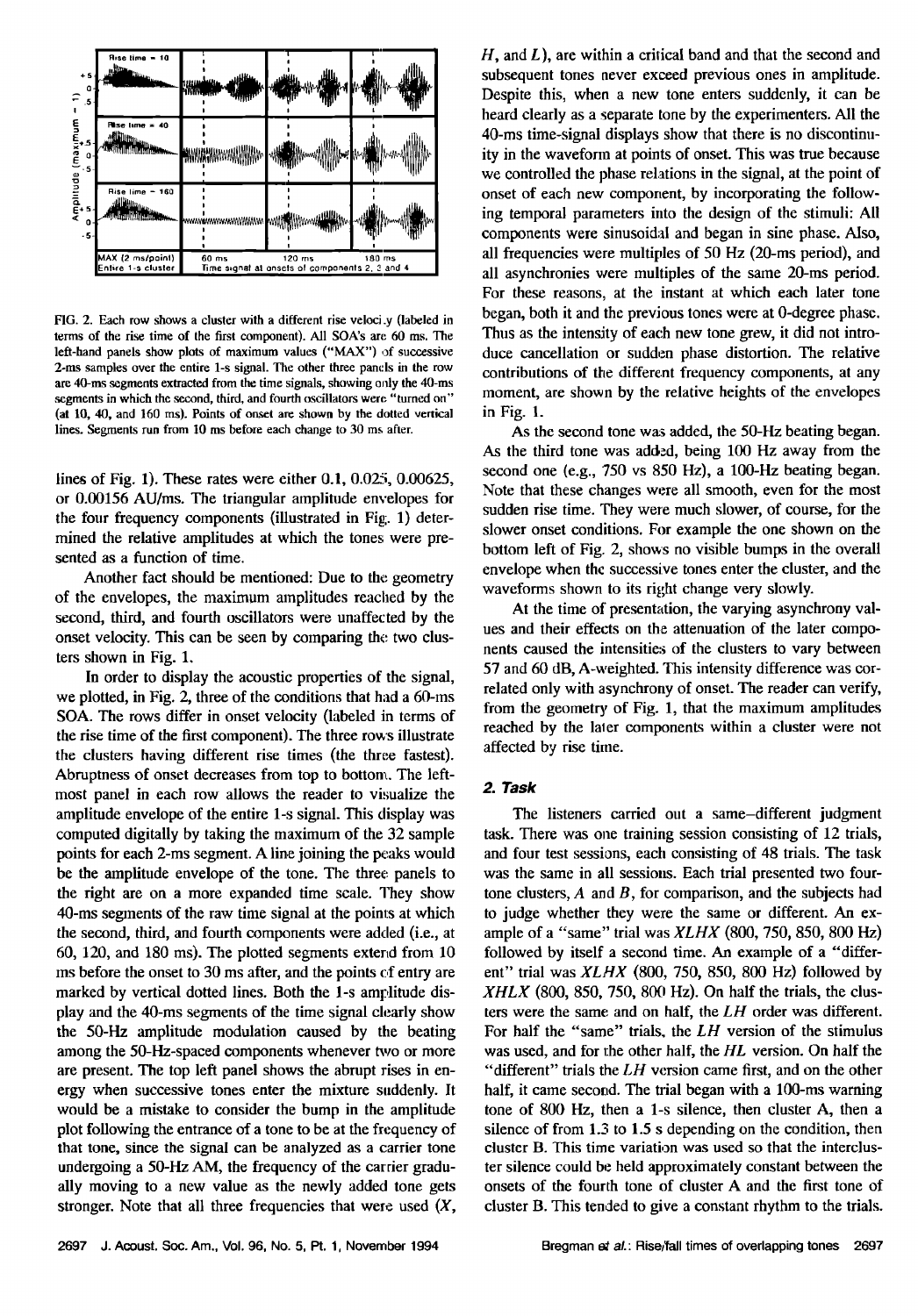| Rise<br>tone 1 | <b>SOA</b> |            |      |      |           |           |
|----------------|------------|------------|------|------|-----------|-----------|
| (ms)           | (ms)       | Comparison | Mean | s.d. | Std. err. | $C$ score |
| 10             | 60         | Same       | 6.54 | 0.85 | 0.196     |           |
|                |            | Different  | 5.42 | 1.32 | 0.302     | 1.12      |
| 10             | 80         | Same       | 6.77 | 0.67 | 0.154     |           |
|                |            | Different  | 4.23 | 1.85 | 0.425     | 2.54      |
| 10             | 100        | Same       | 7.13 | 0.57 | 0.131     |           |
|                |            | Different  | 3.07 | 1.74 | 0.401     | 4.06      |
| 40             | 60         | Same       | 6.41 | 0.70 | 0.161     |           |
|                |            | Different  | 4.84 | 1.45 | 0.334     | 1.57      |
| 40             | 80         | Same       | 6.71 | 0.94 | 0.215     |           |
|                |            | Different  | 3.57 | 1.71 | 0.392     | 3.14      |
| 40             | 100        | Same       | 7.08 | 0.77 | 0.176     |           |
|                |            | Different  | 2.86 | 1.68 | 0.386     | 4.22      |
| 160            | 60         | Same       | 6.07 | 0.95 | 0.219     |           |
|                |            | Different  | 5.17 | 1.16 | 0.266     | 0.90      |
| 160            | 80         | Same       | 6.10 | 0.71 | 0.164     |           |
|                |            | Different  | 4.26 | 1.35 | 0.310     | 1.84      |
| 160            | 100        | Same       | 6.34 | 0.97 | 0.224     |           |
|                |            | Different  | 3.54 | 1.52 | 0.349     | 2.80      |
| 640            | 60         | Same       | 6.54 | 0.77 | 0.178     |           |
|                |            | Different  | 6.01 | 0.91 | 0.209     | 0.53      |
| 640            | 80         | Same       | 6.57 | 0.95 | 0.219     |           |
|                |            | Different  | 5.82 | 0.94 | 0.215     | 0.75      |
| 640            | 100        | Same       | 6.37 | 0.86 | 0.198     |           |
|                |            | Different  | 5.67 | 1.01 | 0.232     | 0.70      |

**TABLE I. Experiment 1. Raw rated similarity scores and C scores. No. of cases=19.** 

**The listener could take as long as necessary to judge the sameness or difference of the two clusters on an 8-point rating scale, in which 1 was labeled "very clearly different" and 8 was labeled "very clearly the same," with intermediate numbers representing intermediate judgments. The next trial started 1 s after the listener entered his or her judgment on a computer keyboard. An 8-point rating scale was used because we judged that it contained more information than a 2-point same/different judgment.** 

**In the training period, an easier version of the task was used. The rise time of the first tone was always 10 ms, the most abrupt rise time to be used in the later test. The velocity of onset of the first tone and the subsequent tones was, therefore, 0.1 AU/ms. The training signals had one of three possible values of onset asynchrony: 150, 200, and 250 ms, which were greater than the asynchronies used in the test sessions. The training trials were not presented randomly, but in a fixed order of increasing difficulty (i.e., with decreasing asynchrony). Following this procedure, subjects were shown their scores.** 

**In the test sessions, there was no feedback of results to the listeners. Forty-eight conditions were presented in random order in each test session: 4 onset velocities, 3 asynchronies, 2 same-vs-different cluster comparisons, and 2 possible orders in the first duster, LH or HL.** 

# **3. Apparatus and subjects**

**All stimuli were digitally synthesized and output via a 16-bit digital/analog converter at 16 000 samples per second, and low-pass filtered with a Butterworth-design filter at 8 kHz with 48 dB per octave roll-off. Because of the low frequencies used, any aliasing components (all above 15.15 kHz) were attenuated by at least 44 dB. The stimuli were**  **presented binaurally over headphones (Sony model NRV7) in an Industrial Acoustics single-wall test chamber. The intensity of the signals coming from the headphones was measured by a SPL meter at fast A weighting, using a flat-plate coupler.** 

**Twenty young adults, recruited from a university population, served as paid subjects. Their age range was 20 to 33 years.** Before examining the data with respect to any of the **experimental variables, we discarded the results of one subject who was unable to discriminate between same and different signals.** 

#### **B. Results**

**The means taken over subjects for the raw sameness rating scores (1 to 8) are shown for the major experimental conditions in Table I together with standard deviations and standard errors. Higher values indicate a stronger judgment of "sameness."** 

**Better performance is indicated, for the physically same stimuli, by a higher score, and for the physically different ones, by a lower score. More simply, the ability to discriminate same from different pairs of stimuli is seen in the dif**ference between the sameness scores assigned to physically **same and physically different pairs. If one subtracts the scores for different pairs from the one for same pairs within any condition, the resulting score represents discrimination. Accordingly, the raw scores were convened into an discrimination score by using the following formula for each asynchrony-by-velocity condition:** 

$$
C = [(A+B)-(D+E)]/2,
$$

**A =rated sameness of LH-LH trial (i.e., XLHX paired with itself),**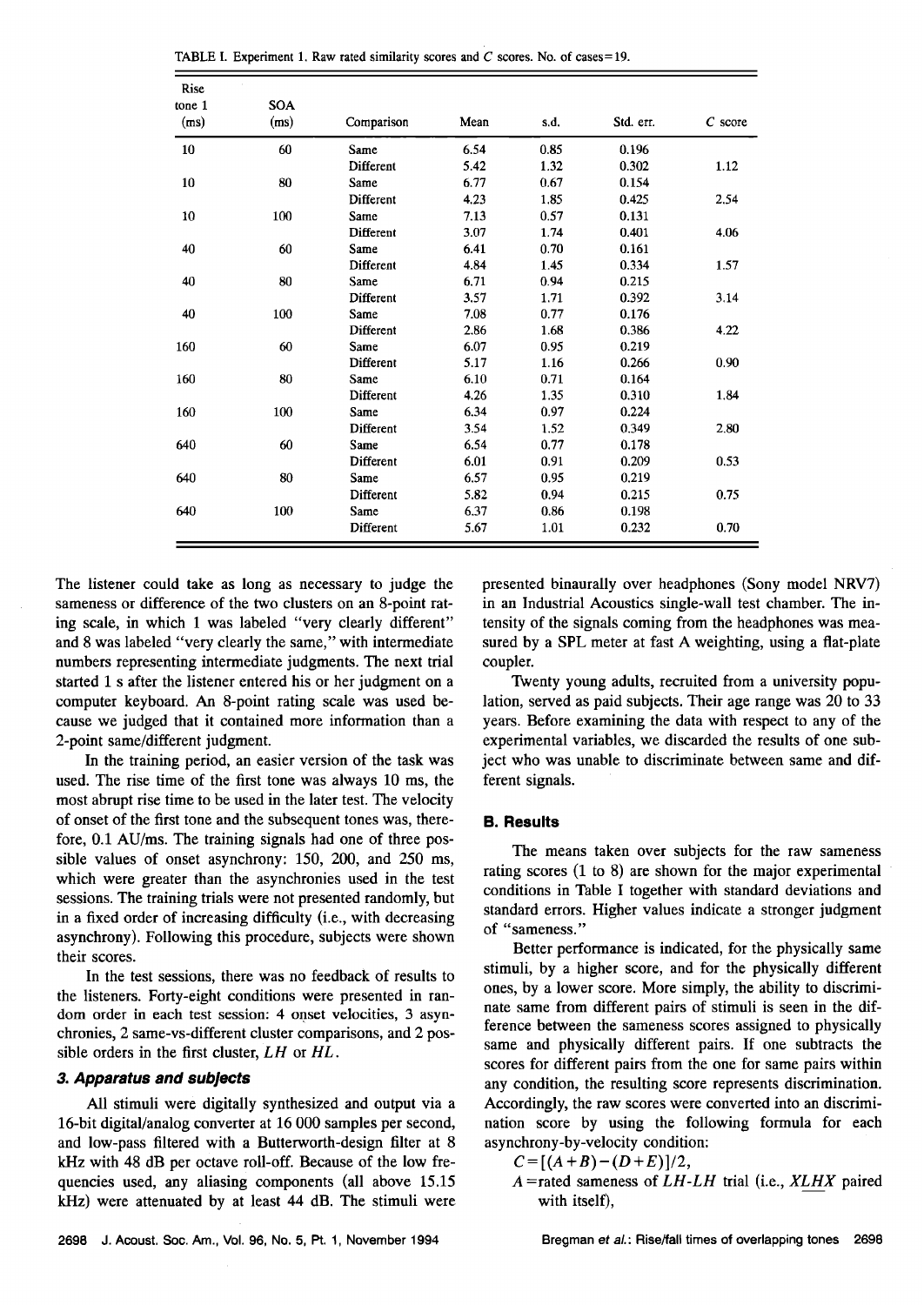| Rise   | <b>SOA</b> |                  |      |      |           |           |
|--------|------------|------------------|------|------|-----------|-----------|
| tone 1 |            |                  |      |      |           |           |
| (ms)   | (ms)       | Comparison       | Mean | s.d. | Std. err. | $C$ score |
| 10     | 60         | Same             | 5.52 | 1.09 | 0.258     |           |
|        |            | Different        | 5.20 | 1.23 | 0.290     | 0.32      |
| 10     | 80         | Same             | 5.86 | 1.02 | 0.240     |           |
|        |            | Different        | 4.99 | 1.45 | 0.341     | 0.88      |
| 10     | 100        | Same             | 5.52 | 1.00 | 0.236     |           |
|        |            | Different        | 4.92 | 1.08 | 0.254     | 0.60      |
| 40     | 60         | Same             | 5.35 | 1.12 | 0.263     |           |
|        |            | Different        | 5.09 | 1.36 | 0.320     | 0.26      |
| 40     | 80         | Same             | 5.74 | 0.82 | 0.192     |           |
|        |            | Different        | 4,96 | 1.18 | 0.279     | 0.78      |
| 40     | 100        | Same             | 5.83 | 0.97 | 0.229     |           |
|        |            | <b>Different</b> | 5.06 | 1.25 | 0.295     | 0.76      |
| 160    | 60         | Same             | 5.17 | 1.26 | 0.297     |           |
|        |            | Different        | 4.94 | 1.51 | 0.355     | 0.22      |
| 160    | 80         | Same             | 5.03 | 1.08 | 0.254     |           |
|        |            | Different        | 4.69 | 132  | 0.311     | 0.34      |
| 160    | 100        | Same             | 5.64 | 107  | 0.253     |           |
|        |            | Different        | 4.79 | 1.39 | 0.327     | 0.85      |
| 640    | 60         | Same             | 5.05 | 1.76 | 0.414     |           |
|        |            | <b>Different</b> | 5.25 | 1.75 | 0.412     | $-0.19$   |
| 640    | 80         | Same             | 4.95 | 1.60 | 0.377     |           |
|        |            | Different        | 5.06 | 1.67 | 0.392     | $-0.10$   |
| 640    | 100        | Same             | 5.03 | 1.72 | 0.406     |           |
|        |            | <b>Different</b> | 4.92 | 1.70 | 0.400     | 0.10      |

**TABLE II. Experiment 2. Raw rated similarity scores and**  $C$  **scores. No. of cases = 18.** 

**B =rated sameness of HL-HL trial,** 

**D =rated sameness of LH-HL trial,** 

**E=rated sameness of HL-LH trial.** 

**Note that on A and B trials the stimulus clusters are physically the same whereas on D and E trials they are physically different. The raw mean values shown in Tables I and II show that subjects tended to favor the higher parts of the scale and this might be interpreted as some sort of bias. However it could have been due to some irrelevant cause (such as the right-handedness of subjects). Our use of the difference between the means of the physically same and different stimuli (presumably biased in the same way) to ob**tain a C score was designed to eliminate this bias from the **data. Therefore we will give an interpretation only to the C scores, and not to the raw means themselves.** 

**C scores could range from +7 (perfect discrimination)**  through 0 (no discrimination) to  $-7$  (calling all identical **pairs "different" and vice-versa). They are shown as a function of onset velocity in Fig. 3. In this and all subsequent figures, for the sake of simplicity, the rise/fall velocities are**  expressed in terms of the rise time of the first  $X$  tone.

**While it is not necessarily the case that the raw sameness scores are normally distributed, the distribution of any sum or difference formed out of 8 or more of such scores will approximate normality. Since the mean score for each subject in each asynchrony-by-velocity condition was based on 16 raw scores, it seemed appropriate to analyze such means by ANOVA. In analyzing Experiments 1 to 3 by ANOVA, the F ratios derived from both univariate and multivariate models were computed, but only the univariate statistics are reported below unless one model yielded statistical**  **significance and the other did not. In these cases, the conflict is noted.** 

**Figure 3 shows a strong effect of onset velocity on dis**crimination,  $F(3,54)=25.3$ ,  $p<0.0001$ . It appears that, apart **from a slight decline for the most abrupt onsets, the more**  sudden the onsets the greater the discrimination of order. The small drop at the most abrupt onsets as compared with per-



**FIG. 3. Experiment 1: Discrimination scores averaged acrosa 19 listeners as**  a function of the onset time of "tone 1" (the first tone in forward clusters) for asynchrony values of 60, 80, and 100 ms. 0 is chance performance,  $+7$ **is perfect. The pooled standard error (derived from ANOVA) was 0.69.**  Means above 1.14 are significantly different from zero ( $p$ <0.05, one-tailed).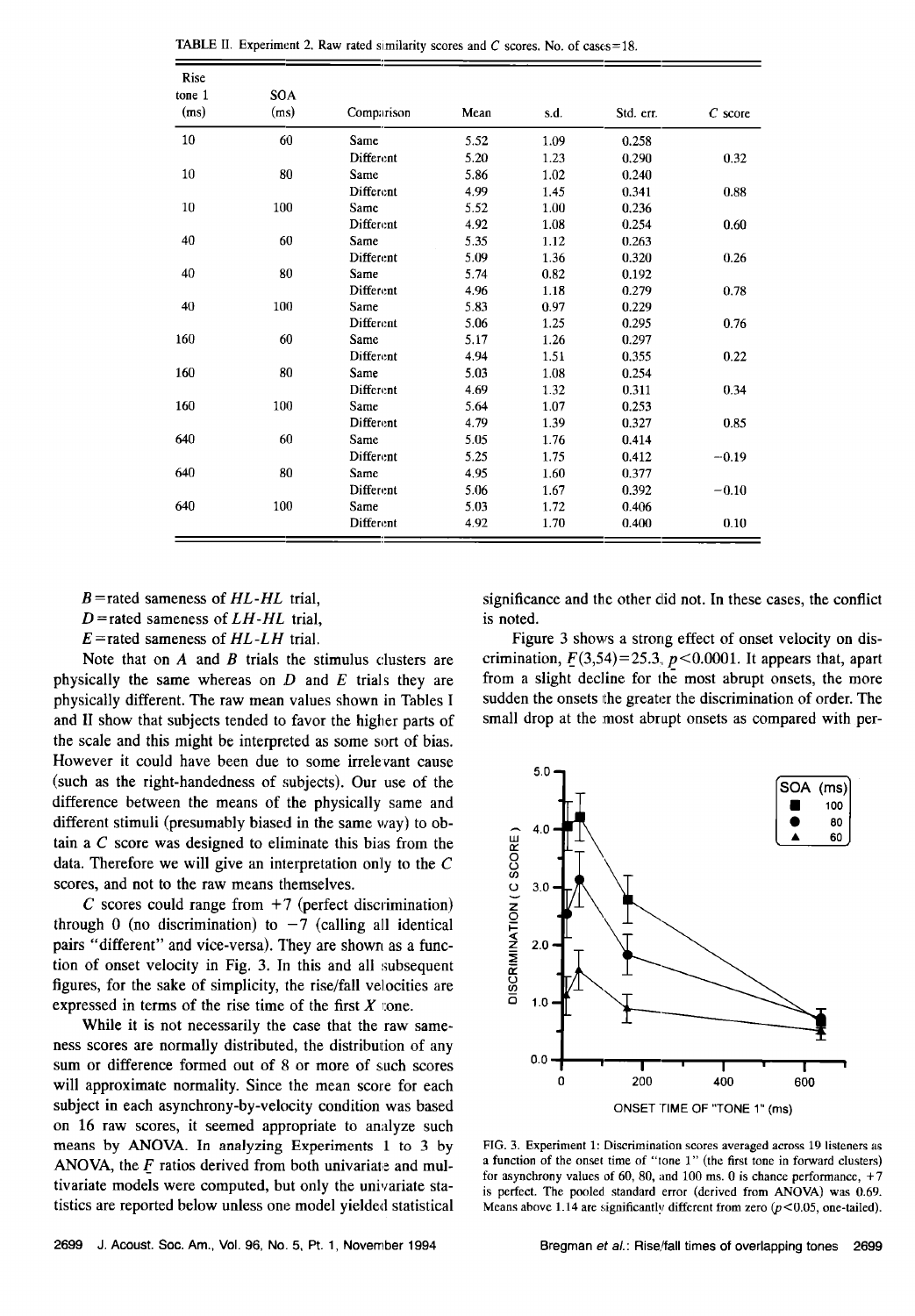**formance at the next fastest rise was observed at every asynchrony. ANOVA showed that these differences were signifi**cant,  $F(1,18)=6.13$ ,  $p<0.05$ . We thought originally that this **may have occurred due to spectral spread caused by the very fast onsets, or by an increased forward masking of the later tones by the earlier ones. However, this drop in performance seemed to decline over sessions, presumably because of increasing familiarity with the task. By the last session, it had disappeared. In that session, the trend for better performance with more abrupt onsets was monotonic. This change over sessions was responsible for an interaction between the two**  variables, test session and the velocity of onset,  $F(9,162)$  $=3.58$ ,  $p < 0.001$ . Therefore the detrimental effect of the **10-ms onsets may have been due to its effect on attention (perhaps distraction by perceptual clicks arising from the splatter of energy at the onsets, or by the alerting quality of the sudden onsets themselves), and the listeners seem to have been able to overcome it with experience. In general, discrimination improved a little as a function of test session,**   $F(3,54)=5.2$ ,  $p<0.01$ . Means for the four sessions were, re**spectively, 1.55, 2.12, 2.12, and 2.28. There was no significant interaction between sessions and onset asynchrony.** 

**Finally, as expected, discrimination improved somewhat**  as the onset asynchrony became longer,  $F(2,36)=65.9$ ,  $p$ <0.0001. The mean discrimination scores for 60, 80, and **100-ms asynchronies were, respectively, 1.03, 2.07, and 2.95. There was also a significant interaction between onset**  asynchrony and the abruptness of the onsets,  $F(6,108)$  $=$ 15.94,  $p$ <0.0001. This occurred because abrupt onsets **were more beneficial at longer asynchronies (see Fig. 3). One way to interpret this is to say that the benefit of the more abrupt onsets was not visible when the overall performance was very low as a result of small onset asynchronies.** 

## **II. EXPERIMENT 2**

**The next experiment studied the effect of the suddenness of the offset, rather than onset, of tones in a four-tone cluster. We had noticed, in pretesting, that sudden offsets, occurring at a different time for each tone in the cluster, while not conveying as clear a sense of the pitch of the separate components as an onset did, still seemed to enhance them. Instead of creating a sequence of brief clear tones, as sudden onsets did, sudden offsets created "plops" with slightly different pitch colorations for the different tones.** 

#### **A. Method**

**Experiment 2 employed the same stimuli as experiment 1, just reversing the signals digitally. In doing so, we guaranteed that any effects of "spectral spread" (or "splatter") would be the same for these offsets as for the onsets of experiment 1(since the power spectrum is symmetrical with respect to time).** 

**The reversed signals had synchronous onsets but asynchronous offsets, as one would see in a left-right reversal of Fig. 1. The waveforms were the reverse of those shown in Fig. 2. The experimental procedure was the same as in experiment 1, as was the structure of a trial. The variables were the same, except that onset asynchrony became offset asynchrony.** 



**FIG. 4. Experiment 2: Discrimination scores averaged across 18 listeners as a function of the offset time of "tone 1" (actually the last tone in reversed**  clusters). 0 is chance performance, +7 is perfect. Pooled standard error **(derived from ANOVA) was 0.57. Individual means must be higher than**  0.94 to be significantly different from zero  $(p<0.05$ , one-tailed). Note that **the vertical scale is greatly expanded relative to that of Fig. 3.** 

**Eighteen young adults, recruited from a university population, and ranging from 20 to 29 years of age, served as paid subjects.** 

## **B. Results**

**The means over subjects for the raw sameness rating scores (1 to 8) are shown for the major experimental conditions in Table II together with standard deviations and standard errors. Higher values indicate a stronger perception of "sameness."** 

**A discrimination score (C) was derived for each condition of offset velocity and offset asynchrony as in Experiment 1. Figure 4 shows these scores as a function of offset velocity, expressed in terms of the offset time of "tone 1",**  the final  $X$  tone. (In all the figures, "tone  $1$ " refers to the **first-rising tone of the forward stimuli or the last-falling tone of the reversed stimuli. This is the only tone that reaches an amplitude of 1 before decaying.) The standard error bars in Fig. 4 seem larger than in Fig. 3, but this is an illusion caused by the fact that the Y axis in Fig. 4 is stretched to allow more details to be seen in the data despite its compressed range.** 

**These scores are very much lower than in experiment 1 where the best onset velocity, averaged across asynchronies,**  led to a mean score of about  $+3$  (on a scale running from  $-7$ **to +7), where 0 indicates random performance and positive numbers reflect degrees of correct discrimination. In the present experiment the best offset velocity led to a score of only +0.6.** 

**Due to the compressed range of scores, the offset effect is rather small as compared to the noise in the measurements, and if we separate out the three curves for different degrees of asynchrony, they look very irregular (see Fig. 4). Only if we combine them (heavy line with star symbols), thereby aggregating across more observations, do we see a mono-**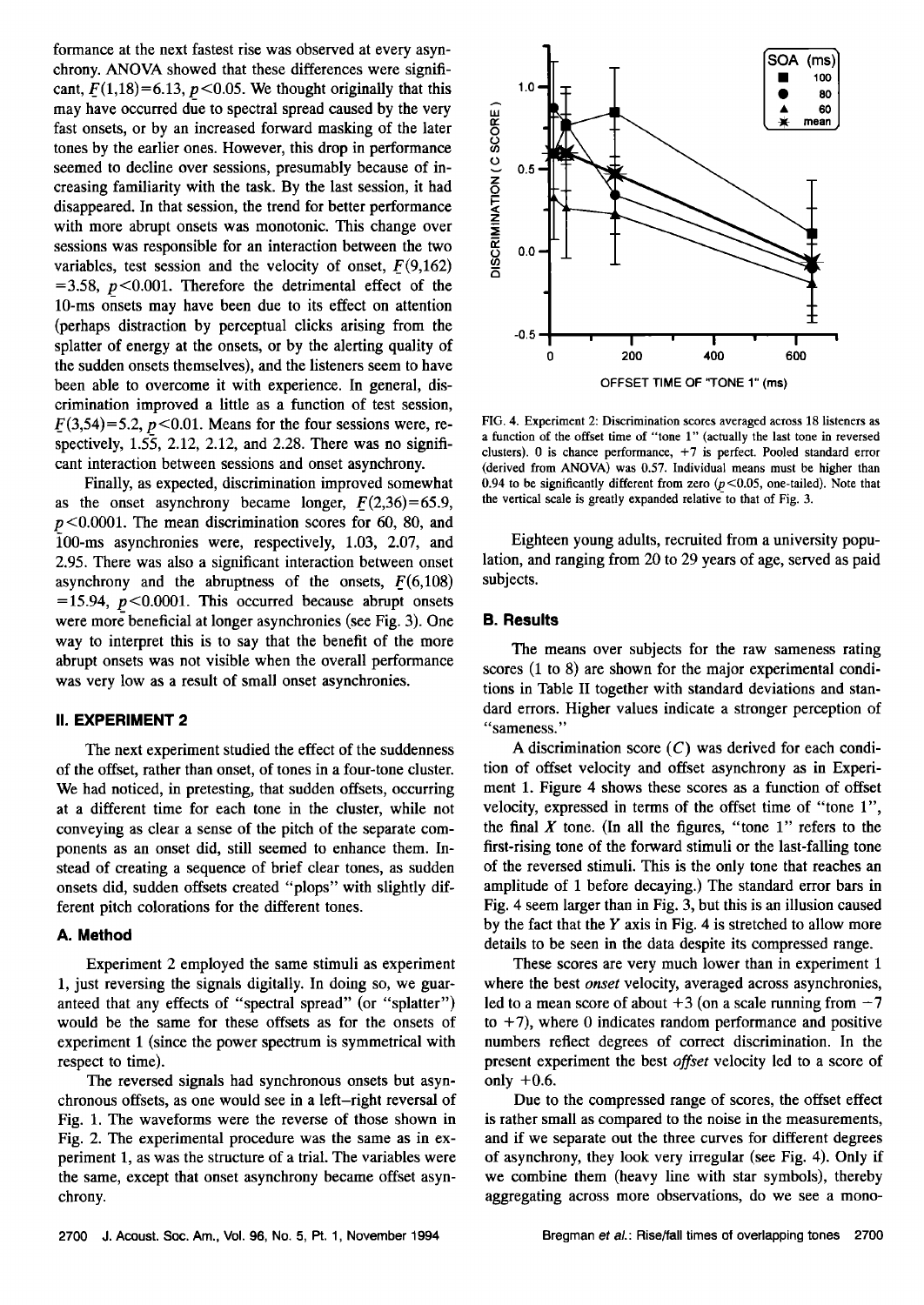**tonic effect of onset velocity. Due to the noise, none of the**  points on the curve of "means" in Fig. 4 (i.e., averaged over **onsets), when taken individually, was significantly different**  from zero (we can call this "result A"). Despite this, there **was a significant effect of offset velocity on discrimination,**   $F(3,51)=5.5$ ,  $p<0.01$  (call this result B). [We note that the **Wilks' Lambda multivariate test gave a less significant prob**ability,  $p = 0.023$ .] The discrepancy between result A and re**sult B is explainable, first because the power of the test that led to result B is higher, since it involves more observations and second, because the relation of these means to the zero point is not considered in computing it. However, despite their statistical weakness, we are encouraged to believe the observed pattern of means because they show the :same result**  as do the curves of experiment 1: the more sudden the change in amplitude, the greater the discrimination of order. In contrast with experiment 1, there was no consistent drop in performance for the most abrupt offsets relative to the next **most abrupt. It was observed in only two of the four test sessions and could have been due to chance. The means collapsed over sessions (as in Fig. 4) do not show ii.** 

**The results for the other variables were not significant: (a) There was no significant effect of sessions. The means for**  the four sessions were 0.12, 0.51, 0.62, and 0.34. (b) The effects of asynchrony of offset were not significant, although **performance changed in the expected direction. The mean scores for asynchronies of 60, 80, and 100 ms were, respectively, 0.15, 0.48, and 0.58. (c) There were no significant**  interactions among any of the experimental variables.

## **III. SUMMARY AND GENERAL DISCUSSION**

#### **A. Summary**

**The findings concerning onset velocity can be summarized as follows: When clusters of pure tones of different frequencies were highly overlapped in time, the. ability to judge the order of onset of the components was strongly**  affected by the suddenness of their onsets (experiment 1). When we ourselves listened to the clusters, the pitches of the **more abrupt onset tones seemed more distinct than those of tones with slower onsets. As the onsets became more abrupt, the ability of our subjects to discriminate the order became**  more accurate up to and including the second fastest onset **velocity used. At the fastest one, there was a small decline in performance.** However, this decline could have been due to some disruptive effect caused by the most abrupt onsets, and **tended to disappear in later sessions.** 

In experiment 1, the effects of onset *velocity* were stron**gest at the greater onset asynchronies. It is possible that the onset-velocity effect reduced the overlap of the rise portions of the four components; increased asynchrony would further reduce the overlap. We will come back to this issue in Sec. III C.** 

**When the onsets were synchronous but the offsets asyn**chronous (experiment 2), abruptness of change had small, **but detectable, effects. More abrupt offsets madz it a little easier to discriminate the order in which the different pitches dropped out. However, the ability to detect the order of offset was much worse than for the order of onset, and the differ-**

**ence in performance between the best and worst offset times was very small. When the experimenters listened to the asynchronous offset signals, the sudden offsets sounded like "plops" colored by the pitch of the component that was dropping out.** 

Our experiment extends the findings of the experiment **by Pastore and Harris (1982), described in the Introduction. Their subjects could have made the discrimination by focusing on the pitch of the first onset, which, before the sudden appearance of the second tone, was present alone. The more sudden the onset, the greater its maximum intensity in this**  time period. Our experiments showed that the critical tones **did not have to include the first one, nor did they have to be more intense, at the highest point in their envelopes, than the other tones in the cluster at that instant. Second, in their experiment the tones were over two critical bands apart. The present experiments showed that this is not a necessary condition to obtain the benefit of sudden rise or fall envelopes.** 

## **B. Issues in interpreting the results**

**Rasch (1978) reported a result that is discrepant with those of the present experiment. Using concurrent target and masker tones, he found that the target tone had to start before the masker, rather than after, to obtain any benefit from the asynchrony. If Rasch's findings held true in our tone clusters, only the first tone should have been helped by the asynchrony. Yet the second and/or third tones must have been helped, since they were the ones essential for the discrimination. (It is possible that the subjects in our same-different discrimination task could have been using only the second or only the third tone; however, the contrast with Rasch's find\* ing is unaffected by this). The apparent discrepancy with**  Rasch's findings may have resulted from our use of onset **delays (60, 80, and 100 ms) that were much larger than his (10, 20, and 30 ms). It is well known that in simultaneous masking, a longer delay of the onset of the target relative to that of the masker will improve detection (the "overshoot" effect studied by Zwicker, 1965; Bacon and Moore, 1986; McFadden, 1989; Carlyon and White, 1992, and many oth**ers). Therefore it seems that asynchrony can help unmask the **delayed tone as well as the advanced one, if the asynchronies are large enough.** 

**The observation that sudden offsets facilitate order discrimination less well than sudden onsets do (and give less clear pitches to the experimenters) suggests two alternative explanations: (a) the offsel: responses in the auditory system carry weaker frequency-specific information, or (b) they select a spectral region for enhanced analysis, but by the time the auditory system is alerted to the sudden change, the energy has greatly diminished, the sensory memory has decayed, and there i:s less left to analyze. This second explanation is, however, incompatible with the observation that faster offsets produced the greatest clarity of tones. If the rapid disappearance of relevant energy had been the problem, the most rapid offsets should have been worst, not best.** 

**At this point we should address the question of whether spectral "splatter" of the fastest rising or falling tones could account for the results: With our design, the effects of splatter in adding nontarget fiequencies to the signal (perhaps**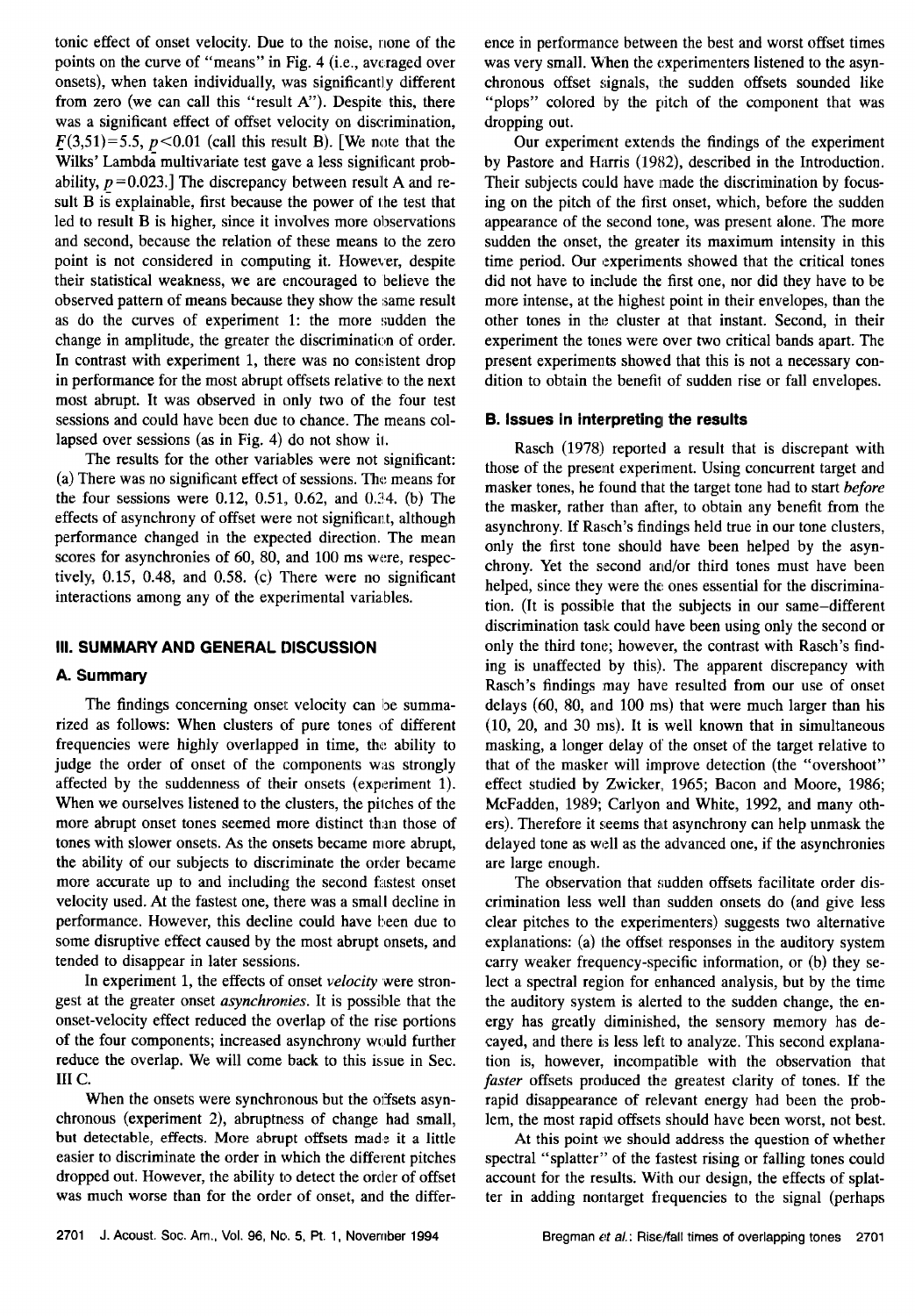**altering its timbre) could not be responsible for the effects of rise velocity. All tones in a cluster had the same rate of amplitude change, so that they would have similar degrees of splatter. Also the two clusters to be compared for the samedifferent judgment had the same rates of change, and the asynchronies were at the same place in the cluster (at the onset or offset). The only thing that distinguished the pair of clusters was the order of tonal components (XHLX vs XLHX); splatter-induced timbre change was useless for discrimination. To predict the present data using the concept of spectral splatter, one would have to argue that splatter in the spectral region of a tone somehow alerted the auditory system. That is, it is not the sudden rises per se, but their spectral consequences that trigger attention. However, this cannot be the entire explanation since splatter would be appreciable in size only for the 10-ms rise (or fall) time. Yet we see a continuing decline of performance between 40 and 640 ms. Finally, since splatter would have given the same advantage to the rapid offsets of experiment 2, performance should have been enhanced there too; it was not.** 

**Another issue concerning interpretation is visible in Fig. 1 in the illustrations of the sudden rise times, shown on the left. In comparison with slower-onset clusters, at the instant at which any tone enters the mixture, the previous tone has reached a higher intensity level. Indeed, with the shortest rise times, the onset regions are completely nonoverlapping in time. If the auditory system is processing onset responses, their temporal isolation might be important in an orderjudgment task. The stimuli of the present experiment are not suitable for testing this explanation against our own, which sees the rate of rise per se as the critical factor. For this reason, other research in our laboratory studied the effects of sudden amplitude changes using stimuli in which the tones never overlapped in time (Bregman et al., 1994). In a first experiment, a sequence of two pure tones was presented against a background of masking noise. Their rise times did not affect the ease of isolating them from the masker. However, a second experiment using a chord in which two components were incremented in succession (cf. Kubovy, 1981) showed a sizable, monotonic effect of the rise time of the increments, more rapid changes leading to better discrimination. This occurred with increments of as little as i dB. The conditions of the present experiments with tone clusters were more similar to those of the second experiment of Bregman et al. than to those of their first, since the background of each component of the clusters in the present study consisted of tones rather than noise. The results of the Bregman et al. experiments, in which only one tone changed at a time, were clear and in close agreement with our present ones. This encourages us to believe that the increased separation of the**  rising (or falling) portions of stimuli in our experiments, re**suiting from abrupt changes, may have played a contributory role in clarifying the individual components, but was not solely responsible for producing the effects observed in the present experiments. If the increased nonoverlap with more abrupt onsets were the only factor responsible for the advantage of abruptness, we would expect this advantage to be found equally well at the offsets, yet the latter showed a much smaller effect. Clearly the rate of change of intensity**  **itself seems to be very important in the segregation of a sinusoidal component from a background of other sinusoidal tones.** 

**In the introduction, we asked whether the auditory system might make use of the suddenness of a change in intensity to decide whether the change had resulted from a change in the manner of vibration of a single sound-producing event or from a second event starting or stopping. The present**  experiments and those reviewed in this paper suggest that it **does.** 

# **C. General discussion**

## **1. Adaptive significance of the sudden-change effect**

**The auditory system's special sensitivity to onsets and offsets may be mediated by cells that can be found at various levels of the system (see the review by Keidel et al., 1983). Some respond exclusively to onsets and others to offsets. Olsen (1994) presented squirrel monkeys with a short noise burst whose amplitude envelope was supplied by a single cycle of a raised cosine. The duration of the noise was in the range 20 ms to 1 s (10 to 500 ms onsetimes). He found cells in the medial geniculate that responded better to the shorter bursts (which also had a faster rise time). More specifically, the maximum firing rate seen in any 20-ms temporal window in a poststimulus histogram declined with longer bursts (slower rise times). In another study of Olsen's, the stimuli were broadband noise bursts (0-20 kHz), 600 ms in duration. Rise/fall times were linearly ramped and ranged from 0 to 100 ms in duration. Olsen first presented a series of bursts with a fixed peak amplitude (at least 10 dB above the neuron's threshold for O-ms rise time noise) and varied the rise time. The shortest rise times produced the lowest threshold responses. Then, the same rise time series was repeated at a higher peak amplitude (e.g., 20 or 30 dB above threshold). Most neurons responded in a transient way to the onset of the noise stimulus, but only for the shorter rise times. However, as peak amplitude was increased, the neurons responded to longer and longer rise times. Thus there appeared to be a trade-off between rise time and peak amplitude, suggesting that it was the rate of rise (what we have referred to, above, as onset velocity), rather than the absolute rise time, that was important in evoking a response.** 

**Of what value would it be to an animal to respond to the velocity of the rise rather than its duration? Let us first point**  out why it might be important to detect the suddenness of an **onset at all. In natural environments, many events happen concurrently and each can stimulate a number of frequency channels. The suddenness of increase of the energy in a particular frequency band may be important because it is signaling the onset of a new event that has begun to affect the total energy in that band, whereas a slow change might signal merely a changing manner of vibration of a single source. To make this distinction, the auditory system must register the suddenness of the rise in amplitude. Another use of onsets might involve the detection of a synchronous rise in a number of frequency bands, all at the same rate, which could indicate that the energy in them has probably all come from the same event. However, there would be a problem in using**